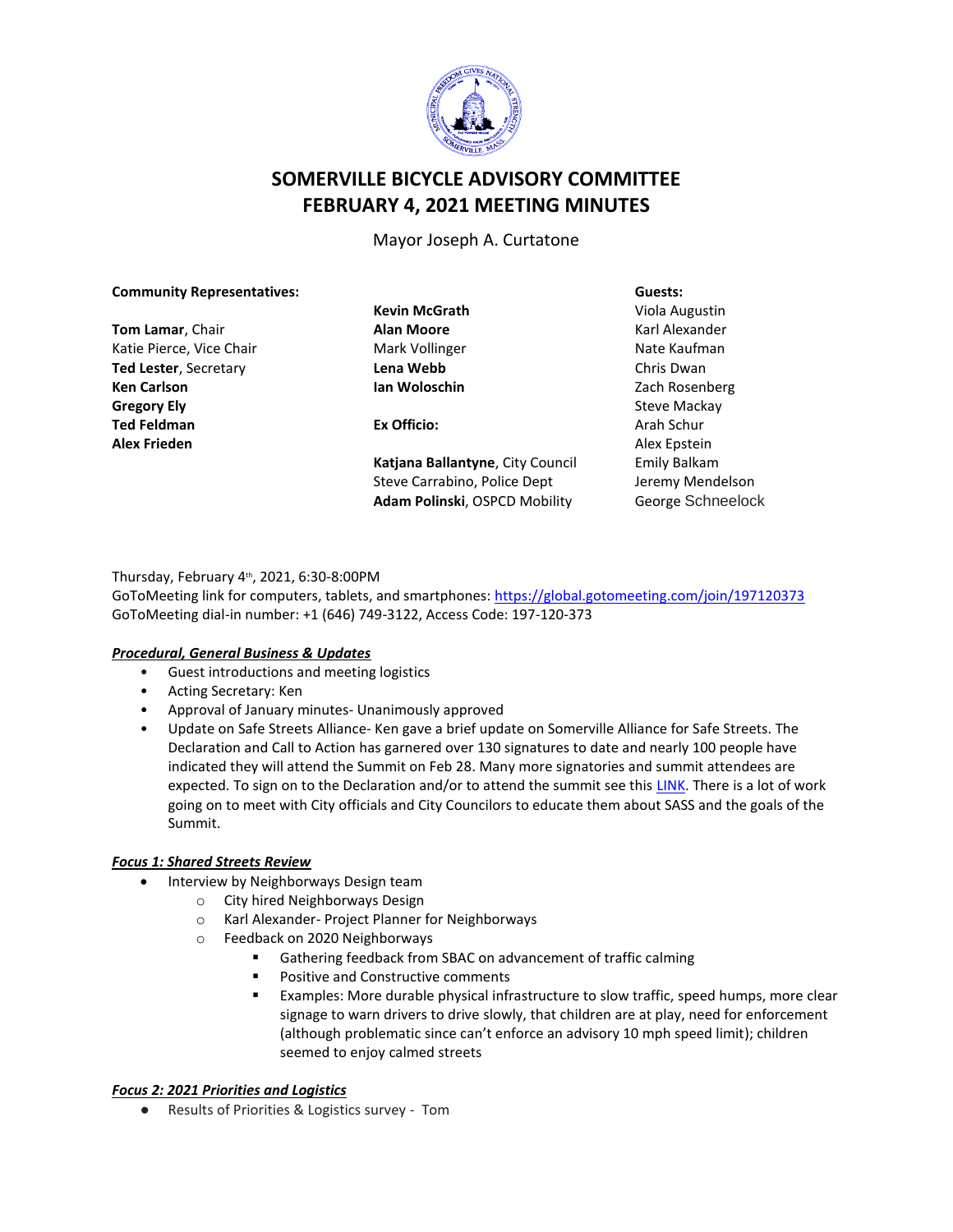- Bike Network Plan and Spring Hill esp. Highland Ave were highest priorities
- Community Path, North-South links, Elm St, In person education and encouragement events when we can, better engage business owners
- More collaboration from departments other than OSPCD (DPW, T&P), process suggestions about meeting length, better leverage sub- committee meetings, maintain remote options for meetings once back in person

## *Focus 3: Spring Hill / Highland Ave*

- Update on Highland Ave / Spring Hill designs and schedule Viola
	- The City got a lot of feedback about the need for bike lanes on Highland Ave
	- The Mayor directed OSPCD to look at the feasibility of bike lanes
	- The City is going forward with current design (no bike lanes) for Highland since the design needs to be completed in the next month
	- The City is evaluating various future options with parking on one side vs. no removal of parking overall for installation of potential future bike lanes
	- Designs prepared and are being reviewed by City's consultant
	- Designs will be shared with all committees on Feb 23 and open for feedback until March 12
	- Public meeting TBD in March timeframe
	- Late summer/early to start construction for Project Area One and continue to early 2024
	- It was asked how is this different than what was presented in December? Then bike lanes were not being considered and currently no bike lanes are included. They City says changes are being implemented with curbs and intersections to not preclude addition of future bike lanes, so that bike lanes could be added in more of a quick build approach
	- The city says that it is committed to having future bike infrastructure on Highland. But the City is not in a position to have the public process needed to remove considerable parking.
	- Members of the Bike Committee were not at all happy with the City going forward with a design without bike lanes included
- Steve Mackey, president of the Somerville Chamber of Commerce commented that business owners should be included in the conversations and decision making, and that the City needs to understand that many business owners cannot make public meetings in the evening so other meeting accommodations need to be made to be inclusive
- Mark Chase presented on low stress bicycle networks along Highland Ave corridor and north-south connecting routes
	- Presented Neighborway networks between Union Sq and Davis Sq
	- Steep hill issue along Spring Hill for North-South bicycle routes
	- Rangeways- Old term for the North South Streets in Somerville that go long distances North to South: Central St, Cedar St, Lowell St, Walnut St- Proposal to have protected bike lanes on these streets for all ages and abilities. The down side of these streets are that many have steep upsides (steep grades)
	- Comment made whether they city can provide electric bike rebates to residents and whether there will be electric bike share rentals coming soon
- Evaluation of Highland Ave corridor routes Greg
	- Central and Highland have high traffic volumes
	- What's needed for all ages and abilities
		- Would need PBL's by NACTO guidelines for these traffic volumes
	- Hudson neighborways
		- Street crossings are issues, no crosswalks, poor sightlines, and need to zig zag
	- Cedar, Lowell, Central- High traffic volumes, steep grades for some streets
	- Community Path- grades steep to top of Central Hill and Spring Hill
	- Greg presented potential bicycle routes from Davis Sq to Central/Highland
	- Parking and Zoning on Highland corridor
		- Future Residential parking permit restrictions for new construction
		- Residential parking permits will be restricted in the future
		- There will be less demand for parking along Highland over time
	- Dropbox link to Greg's slides: [https://www.dropbox.com/s/a0bk059whd9zn1k/alternate\\_routes.pptx?dl=0](https://www.dropbox.com/s/a0bk059whd9zn1k/alternate_routes.pptx?dl=0)